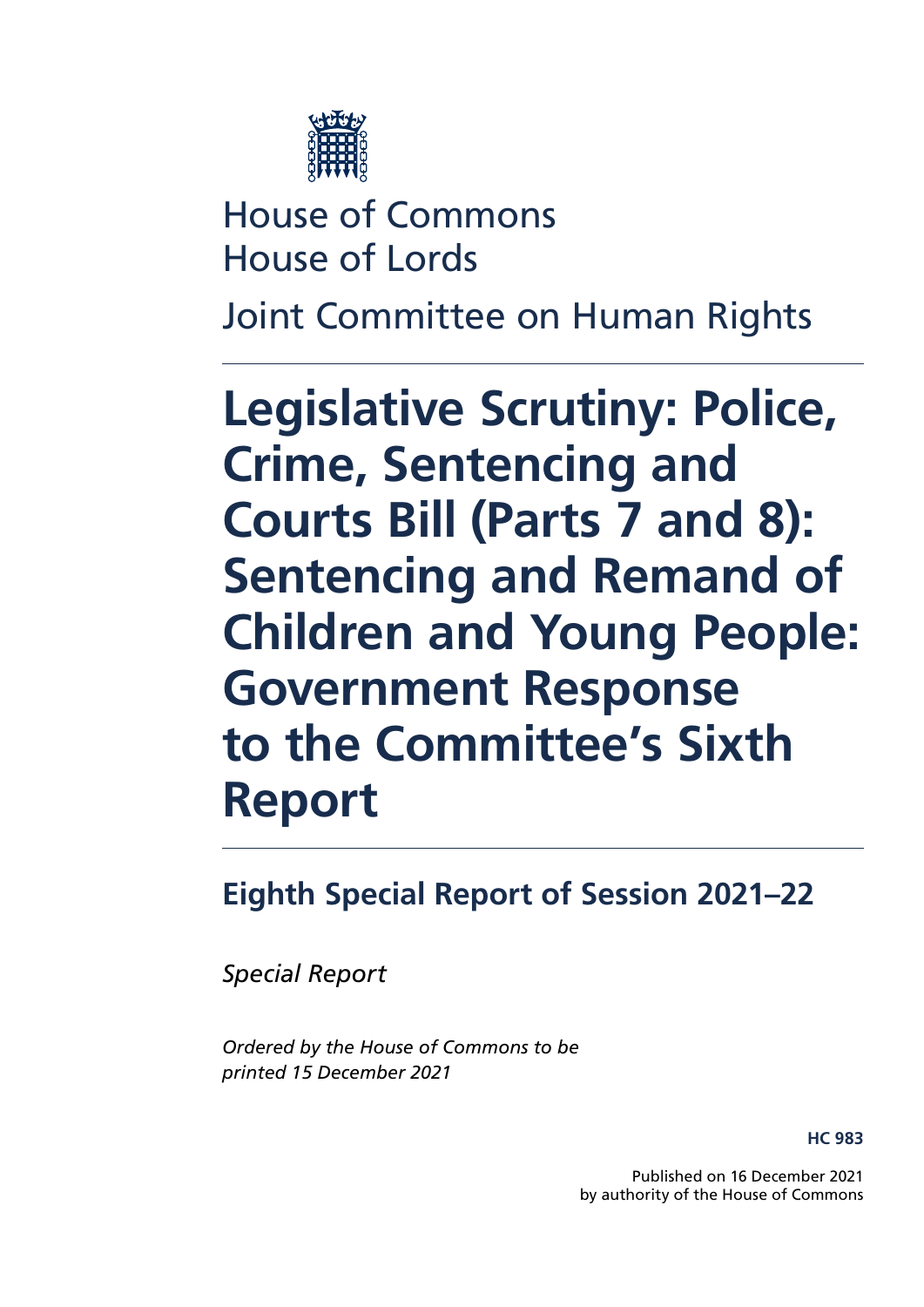### **Joint Committee on Human Rights**

The Joint Committee on Human Rights is appointed by the House of Lords and the House of Commons to consider matters relating to human rights in the United Kingdom (but excluding consideration of individual cases); proposals for remedial orders, draft remedial orders and remedial orders.

The Joint Committee has a maximum of six Members appointed by each House, of whom the quorum for any formal proceedings is two from each House.

### **Current membership**

### **House of Commons**

[Harriet Harman QC MP](https://members.parliament.uk/member/150/contact) (*Labour, Camberwell and Peckham*) (Chair) [Joanna Cherry QC MP](https://members.parliament.uk/member/4419/contact) (*Scottish National Party, Edinburgh South West*) [Florence Eshalomi MP](https://members.parliament.uk/member/4870/contact) (*Labour, Vauxhall*) [Angela Richardson MP](https://members.parliament.uk/member/4840/contact) (*Conservative, Guildford*) [Dean Russell MP](https://members.parliament.uk/member/4812/contact) (*Conservative, Watford*) [David Simmonds MP](https://members.parliament.uk/member/4872/contact) (*Conservative, Ruislip, Northwood and Pinner*) **House of Lords** [Lord Brabazon of Tara](https://members.parliament.uk/member/3493/contact) (*Conservative*) [Lord Dubs](https://members.parliament.uk/member/805/contact) (*Labour*) [Lord Henley](https://members.parliament.uk/member/2616/contact) (*Conservative*) [Baroness Ludford](https://members.parliament.uk/member/1867/contact) (*Liberal Democrat*) [Baroness Massey of Darwen](https://members.parliament.uk/member/2489/contact) (*Labour*)

[Lord Singh of Wimbledon](https://members.parliament.uk/member/4251/contact) (*Crossbench*)

### **Powers**

The Committee has the power to require the submission of written evidence and documents, to examine witnesses, to meet at any time (except when Parliament is prorogued or dissolved), to adjourn from place to place, to appoint specialist advisers, and to make Reports to both Houses. The Lords Committee has power to agree with the Commons in the appointment of a Chairman.

### **Publication**

© Parliamentary Copyright House of Commons 2021. This publication may be reproduced under the terms of the Open Parliament Licence, which is published at [www.parliament.uk/site-information/copyright-parliament.](https://www.parliament.uk/site-information/copyright-parliament/)

Committee reports are published on the [Committee's website](https://committees.parliament.uk/committee/93/human-rights-joint-committee/) by Order of the two Houses.

### **Committee staff**

The current staff of the Committee are Chloe Cockett (Senior Specialist), Olivia Crabtree (Lords Clerk), Busayo Esan (Inquiry Manager), Liam Evans (Committee Specialist), Thiago Froio Simoes (Committee Specialist), Alexander Gask (Deputy Counsel), Beth Goodwin (Committee Operations Manager), Samantha Granger (Deputy Counsel), Eleanor Hourigan (Counsel), Natalia Janiec-Janicki (Committee Operations Manager), Lucinda Maer (Commons Clerk), George Perry (Media Officer), Nicholas Taylor (Second Commons Clerk and Jackie Yu Hon Lam (Committee Operations Officer).

### **Contacts**

All correspondence should be addressed to the Clerk of the Joint Committee on Human Rights, Committee Office, House of Commons, London SW1A 0AA. The telephone number for general enquiries is 020 7219 4710; the Committee's email address is [jchr@parliament.uk](mailto:jchr%40parliament.uk?subject=).

You can follow the Committee on Twitter using [@HumanRightsCtte](https://twitter.com/HumanRightsCtte?ref_src=twsrc%5Egoogle%7Ctwcamp%5Eserp%7Ctwgr%5Eauthor)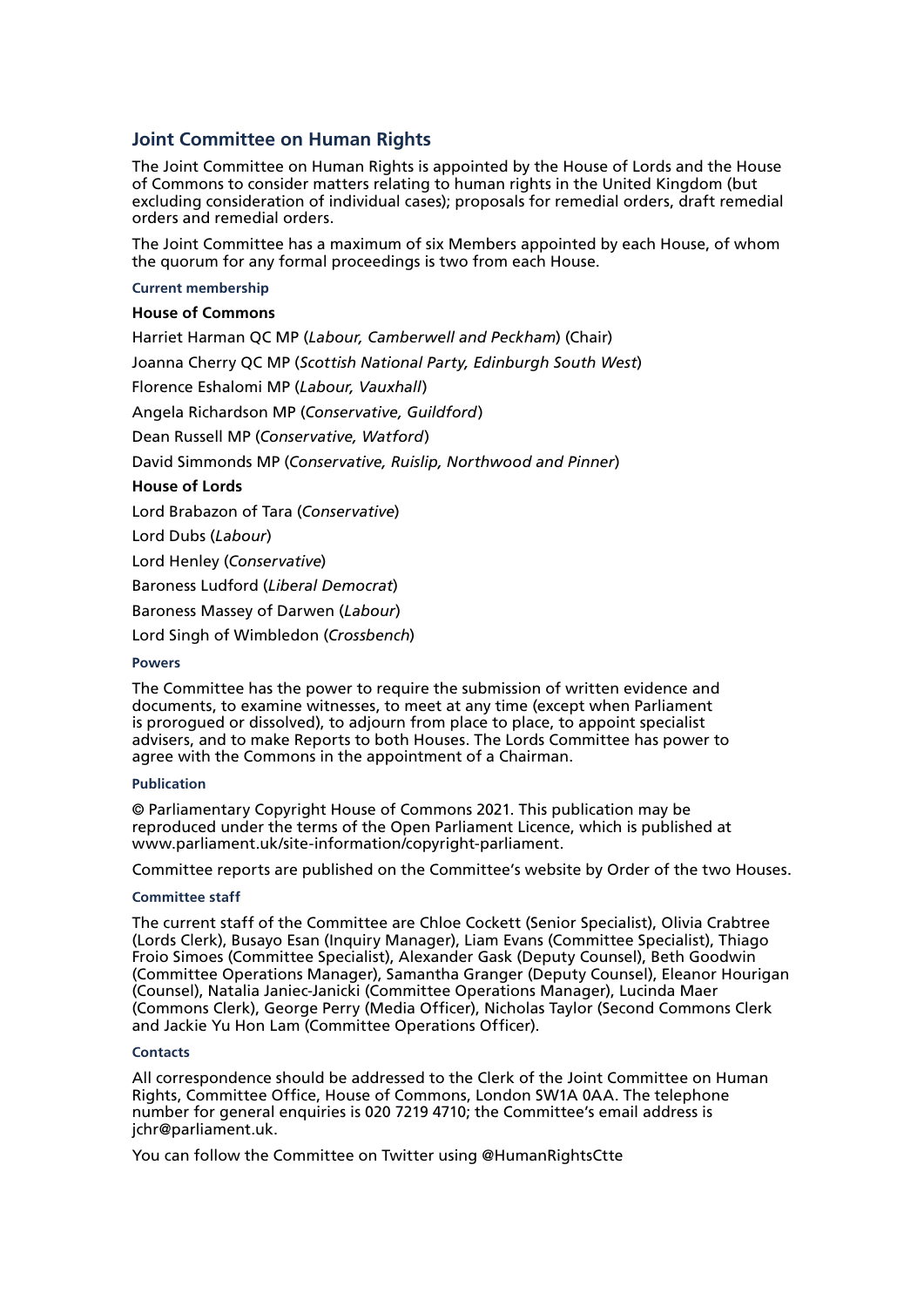# Eighth Special Report

The Joint Committee on Human Rights published its Sixth Report of Session 2021–22, [Legislative Scrutiny: Police, Crime, Sentencing and Courts Bill \(Parts 7 and 8\): Sentencing](https://committees.parliament.uk/publications/7421/documents/77687/default/) [and Remand of Children and Young People](https://committees.parliament.uk/publications/7421/documents/77687/default/) (HC 451/HL 73) on 23 September 2021. The Government response was received on 10 December 2021 and is appended below.

# Appendix: Government Response

## **Letter from Victoria Atkins MP, Secretary of State**

Ministry of Justice, 13 July 2021 I would like to thank the Committee for its legislative scrutiny report on Parts 7 and 8 of the Police, Crime, Sentencing and Courts (PCSC) Bill covering the sentencing and remand of children and young people.

The Government's response to the report's recommendations is part of this letter.

We are satisfied that the provisions in this Bill are compatible with all articles of the European Convention on Human Rights (ECHR). The measures in the Bill will not affect these fundamental principles. Our sentencing regime allows for independent judicial discretion and individual assessments of the particular circumstances of the case to inform the minimum term set for any given individual, and this has been held to be compatible with the ECHR. We have published a memorandum which sets out our ECHR analysis of the Bill as a whole.

I would like to note that in this Bill we are not only making changes to custodial sentences and remand, but we are also strengthening community sentences. We believe that, wherever possible, children who offend should be managed in the community as it is more beneficial for their rehabilitation. The Bill includes measures intended to increase courts' and the public's confidence in community sentences as a robust alternative to custody by providing courts with the tools they need to deliver stronger community sentences, supporting the welfare of the child while ensuring the public is protected.

We also have an ambitious vision to transform the youth custodial estate. Secure schools are a government manifesto commitment and will be schools with security rather than prisons with education. They will have education, wellbeing and purposeful activity at their heart in order to improve outcomes and reduce reoffending.

There is a separate and distinct sentencing framework for children, and when sentencing children, the courts must take into account two statutory considerations: the principal aim of the youth justice system, which is to prevent offending by children and young people, and the welfare of the child. Although custody should always be a last resort for children, there are some cases where it is necessary. Where the threshold is met for a custodial sentence, we are ensuring in the Bill that the courts have the tools they need to pass appropriate sentences that properly reflect the culpability of a child and the seriousness of their offending, and that work fairly.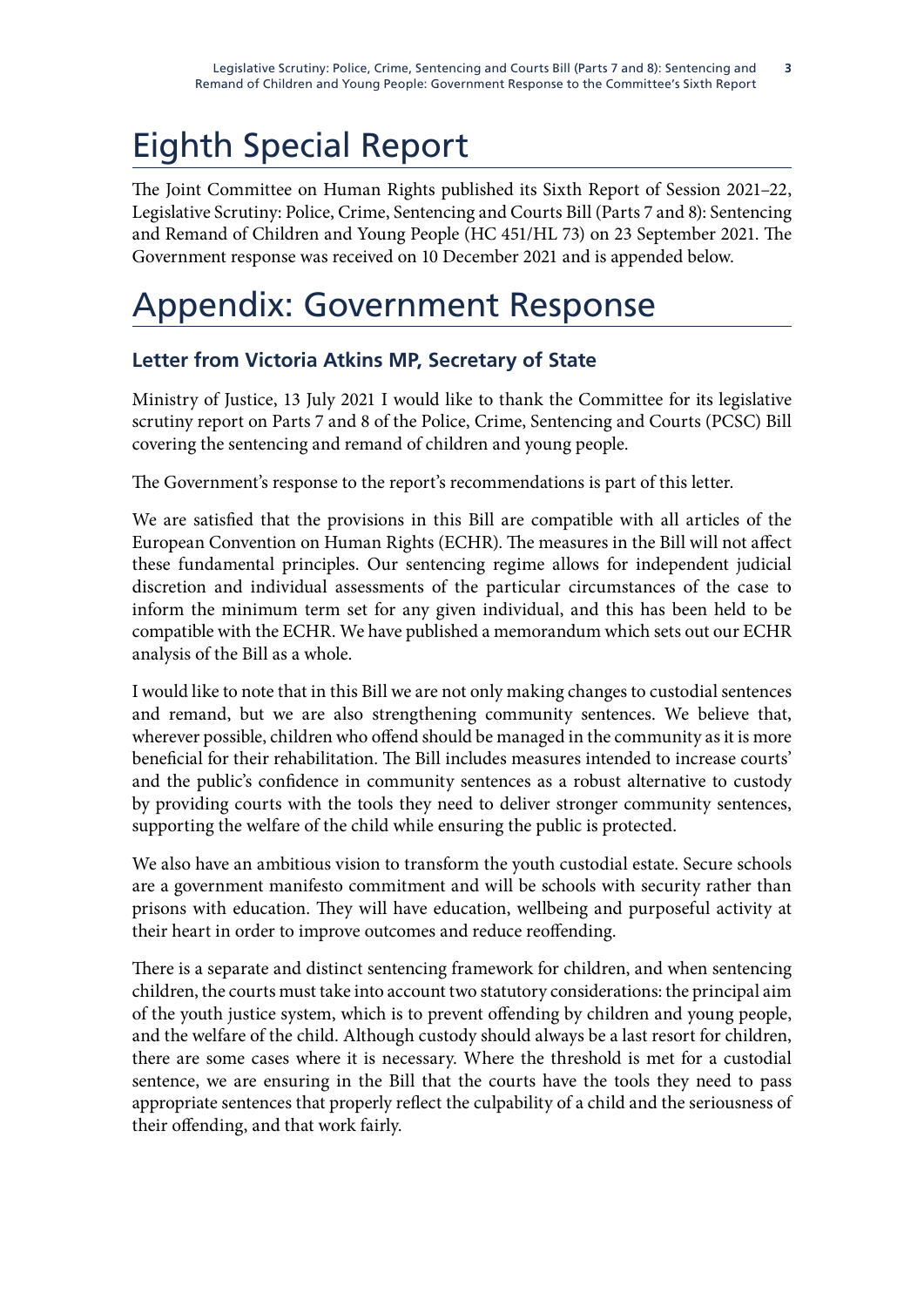The measures in the Bill retain judicial discretion to give the most appropriate sentence taking into consideration the welfare of the child and the individual circumstances, and custody will remain a last resort for children. However, it is key that the public feel protected by our criminal justice system, even where the offender is a child.

The following response outlines the Government's consideration of the recommendations made in the report. The response has been structured to the subheadings in the Committee's list of conclusions and recommendations.

# **Custodial sentences and remand for children**

1. *Clause 101 would allow a court to diverge from imposing a minimum custodial sentence for certain crimes involving weapons committed by those aged 16 and 17 only where there were "exceptional circumstances". This increase in the limitation on judicial discretion conflicts with the need for sentencing decisions to be individualised and for the welfare of the child to be a primary consideration. Custody must remain a measure of last resort. Clause 101 of the Bill should be amended so that no children will be affected by its provisions.* (Paragraph 27)

This clause will retain the judiciary's discretion to give the most appropriate sentence. They will continue to take into consideration the welfare of the child and the individual circumstances surrounding the case, and custody remains a last resort for children.

Applying minimum sentences to 16- and 17-year-olds recognises the increased maturity and development of this age group compared with younger children. Though a custodial sentence remains a last resort, we believe that for older children who commit these particular offences, it should be mandatory for the court to consider carefully whether a custodial sentence is appropriate.

Those aged 16 or 17 are already subject to minimum sentencing provisions if convicted of threatening someone with a weapon or bladed article, or a repeat offence involving a weapon or bladed article. With this clause we are seeking to raise the bar for courts to depart from the minimum sentence only in exceptional circumstances. This is to reflect the seriousness of these offences and the risks posed to others. This will also create greater consistency in the statutory provisions on minimum sentences which apply to other offences. This change does not mean that all 16- and 17-year-olds will receive the minimum sentence. The courts will retain the discretion not to apply the minimum where there are exceptional circumstances which relate to the offender or the offence which would justify doing so.

2. *Life sentences for children have been criticised by the Committee on the Rights of the Child, whose interpretation of the UNCRC, while not legally binding, is authoritative. Increasing the length of time children must spend in custody before they can be considered for release can only be seen as making DHMP even less aligned to the rights in the UNCRC. The Bill should be amended to remove any tariff starting points above the current 12 years.* (Paragraph 38)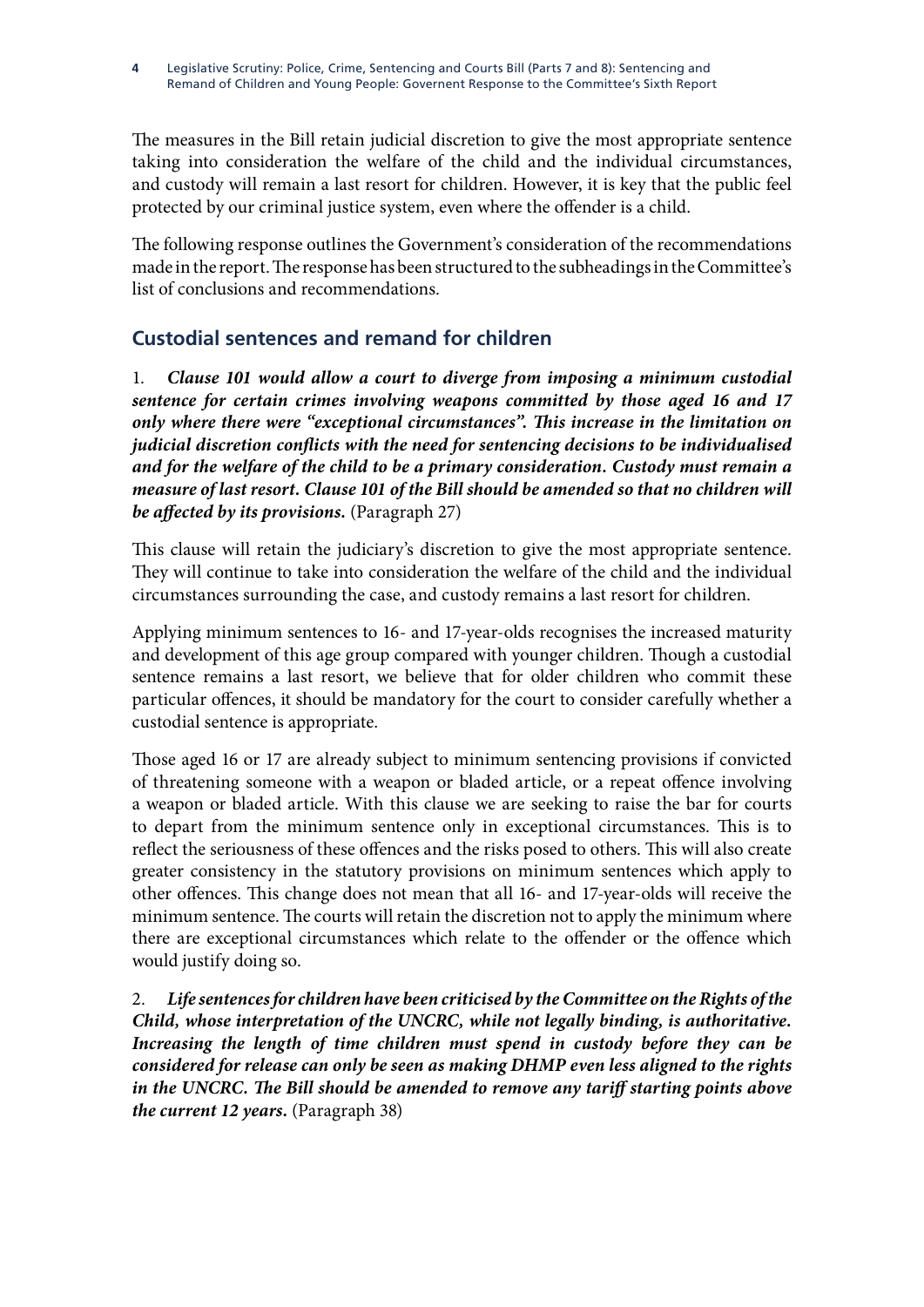Life sentences for children are rare and are only given for the most serious offences. As set out in the Sentencing Act 2020 and agreed by Parliament, a life sentence known as Detention at Her Majesty's Pleasure (DHMP) must be given to children convicted of murder.

The starting points for considering the amount of time that must be served in custody before the Parole Board can consider release are just that – starting points. The actual minimum term set is imposed by the judiciary and is not fixed in legislation.

We are replacing the current 12 year starting point for all children with a range of starting points that take the child's age at the time of the offence and the seriousness of the murder, into account. This is to reflect the different stages of development that a child goes through and to recognise that a 10 year old is very different to a 17 year old. The different categories of murder are to reflect that murder can vary in severity and we believe it is right that starting points should also reflect this.

The court will continue to take the individual circumstances of a case into account and can give a minimum term that is higher or lower than any given starting point. A sentencing regime which allows for individual assessments of the particular circumstances of the case to inform the minimum term set for any given individual has been held to be compatible with the ECHR.

3. *Courts already have discretion to consider the different developmental ages of children and reflect this in the tariffs they hand down for DHMP. Mandating courts in legislation to treat older and younger children differently focuses too much on age, and not enough on maturity or circumstance. It brings tariffs for older children so close to those faced by adults that the distinction between a child and an adult risks being lost. However, we accept the imposition of shorter tariff periods for the youngest offenders as a step towards the recommendations of the UNCRC. The increases to tariff starting points based on age should be removed from the Bill.* (Paragraph 39)

The court does already scale sentences for age, maturity and severity of offence but the limitations of a fixed 12-year starting point do not reflect the seriousness of murders committed by children very close to the age of 18 who could receive a much shorter sentence than offenders only a few months older.

We want a youth justice system that recognises the differences between children from age 10 through to 17 which is why we are introducing a sliding scale which sees lower starting points for younger children in some cases and higher starting points for older children or those who commit the most serious murders.

For the oldest of children, who are the closest in age to an adult, we believe it is right that they should have the highest starting points. Nevertheless, children continue to be treated differently from adults and have their own youth justice system. The courts always take a child's age and maturity into consideration when deciding on the most appropriate sentence and have the freedom to diverge from starting points as appropriate for the case at hand.

4. *The Government should seek to identify changes in the process of DHMP tariff reviews that could lessen the distress caused to the families of victims. A child who commits an offence was still a child when they did so, even if they reach the age of 18*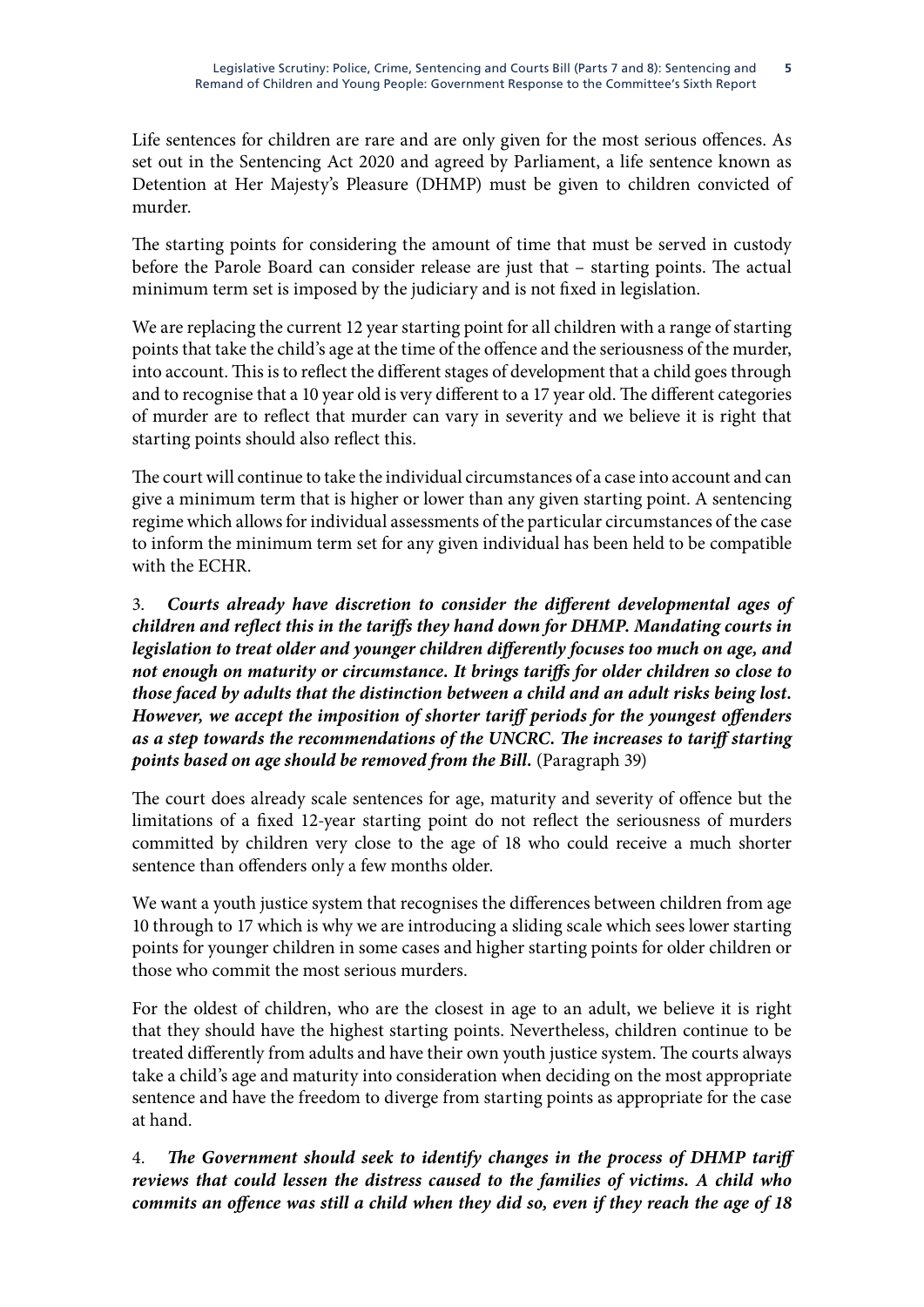*whilst awaiting sentence or in custody. DHMP sentences should remain under continuing*  review. The Government should return to permitting the possibility of a reduction in *the tariff at the half-way stage and beyond for those who committed relevant crimes as children.* (Paragraph 45)

We recognise that the minimum term review process can be distressing for the families of victims. They are contacted every time an offender applies for a review and are given the opportunity to provide a new Victim Personal Statement, a process which in many cases causes them to relive the circumstances of the crime and feel as though they have to advocate again for justice for their loved one. This is why we believe the changes we are making to the process will lessen the distress to victims' families.

Under the measures in this Bill, children who are sentenced to DHMP will continue to be eligible for a review at the halfway point of their minimum term. The right for this has developed through case law. It recognises the unique needs of children and the fact that they develop and mature at a faster rate than adults. The review is an important part of confirming that the minimum term remains appropriate or determining if a reduction should be made.

However, they should only be eligible for a further review if they are still a child at that time. This is because children have the greatest capacity to demonstrate the significant changes to maturity and outlook that the review considers. As such the opportunity for multiple reviews would relate only to younger children at time of offending, as they are more likely to be under the age of 18 at the time a further review could take place. We believe this is the right approach.

Those who commit murder as a child but are sentenced as an adult have already had their age and maturity taken into consideration. Adults who commit murder are not entitled to reviews and so this Bill ensures that all offenders who are an adult at sentencing are treated equally.

The process we are enshrining in legislation will better reflect what case law has established and will ensure that the minimum term review policy benefits those for whom it was intended – children, rather than adults.

It is important to remember that we are talking about the most serious offence someone can commit – murder. The minimum term set by the judge takes into consideration a child's age and maturity at the time of the offence, and it reflects the seriousness of this offence. It should therefore be served except in exceptional circumstances.

5. *It is particularly important that for serious child offenders, there is a clear focus on rehabilitation and reintegration into society. Clause 107 is likely to shift the focus towards punishment. This may well be counter-productive in reducing reoffending. Children sentenced to detention under section 250 of the Sentencing Act 2020 should, as they do now, spend half the sentence in custody and half being monitored in the community to support their reintegration into the community.* (Paragraph 56)

When sentencing children, the courts must take into account two statutory considerations: the principal aim of the youth justice system, which is to prevent offending by children and young people, and the welfare of the child. Punishment is not an aim of sentencing children. Sentencing should allow children the support they need to turn their lives around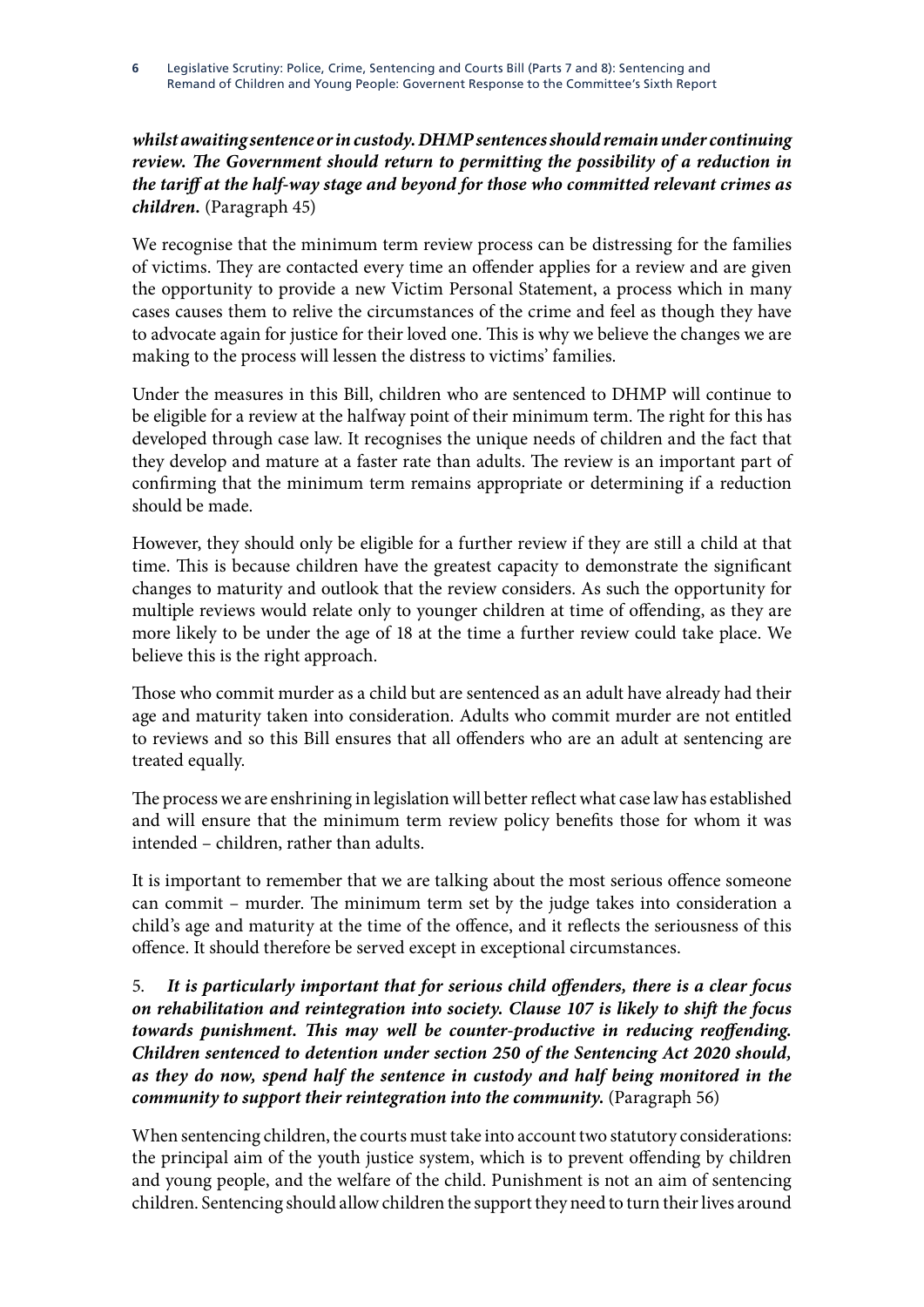while ensuring that the public are protected. We recognise that the reoffending rate for children is high and that is why we have brought forward measures which give the courts powers to give stronger alternatives to custody. However, where a long custodial sentence is appropriate, the time spent in custody should reflect the seriousness of the offence and protect the public. The changes to release points in clause 107 will only apply to the small cohort of children who commit the most serious offences. These are sexual offences with a maximum penalty of life and manslaughter, attempted murder, soliciting murder, and wounding with intent to cause grievous bodily harm.

Whilst in custody, children are supported to address the root causes of their offending behaviour and develop positive relationships through a range of health, behavioural and psychological programmes. They also have the opportunity to take part in educational and vocational activities which best meet their needs.

The introduction of secure schools also represents a key part of our vision for the future of youth custody. They will have education, wellbeing and purposeful activity at their heart in order to improve outcomes and reduce reoffending.

## 6. *We welcome the changes to remand made under Clause 132. They aim to divert children from custody where possible and are in keeping with the principle in the UNCRC that custody be a measure of last resort and for the shortest appropriate period of time. The introduction of a statutory duty to consider the welfare and best interests of the child is particularly welcome, as is the requirement for courts to provide reasons when they remand a child to custody.* (Paragraph 61)

We welcome the Committee's support for our proposals. We believe that enhancing the rigour of the remand decision-making process in this way will ensure that custody is truly a last resort for the child.

## 7. *The Government is right that the existing racial disproportionality in the youth justice system is a serious issue that must be addressed. In this context, it is unfortunate that the Government have noted the unequal effect the measures in the Bill will have without providing any measures to mitigate it.* (Paragraph 70)

We have considered whether there will be any disproportionate impacts from the proposals in the PCSC Bill. While some children with certain protected characteristics are over-represented across the youth justice system, the measures in the Bill have been carefully considered, weighed, and justified in the context of public protection and providing justice for victims. We do not think that any child will be disadvantaged due to a protected characteristic as a result. We will also pilot these measures and will monitor these closely including in relation to ethnicity.

In terms of mitigation, we have taken and continue to take action across the youth justice system to tackle disparities. Work in this area includes providing the tools and data to help frontline youth justice services to understand the needs of ethnic minority children, working with the Magistrates' Association to build awareness of disparity among sentencers, supporting the use of physical activity to improve outcomes for 11,000 ethnic minority children at risk of entering the criminal justice system and improving diversity and training of Youth Custody Service staff on difference and cultural needs.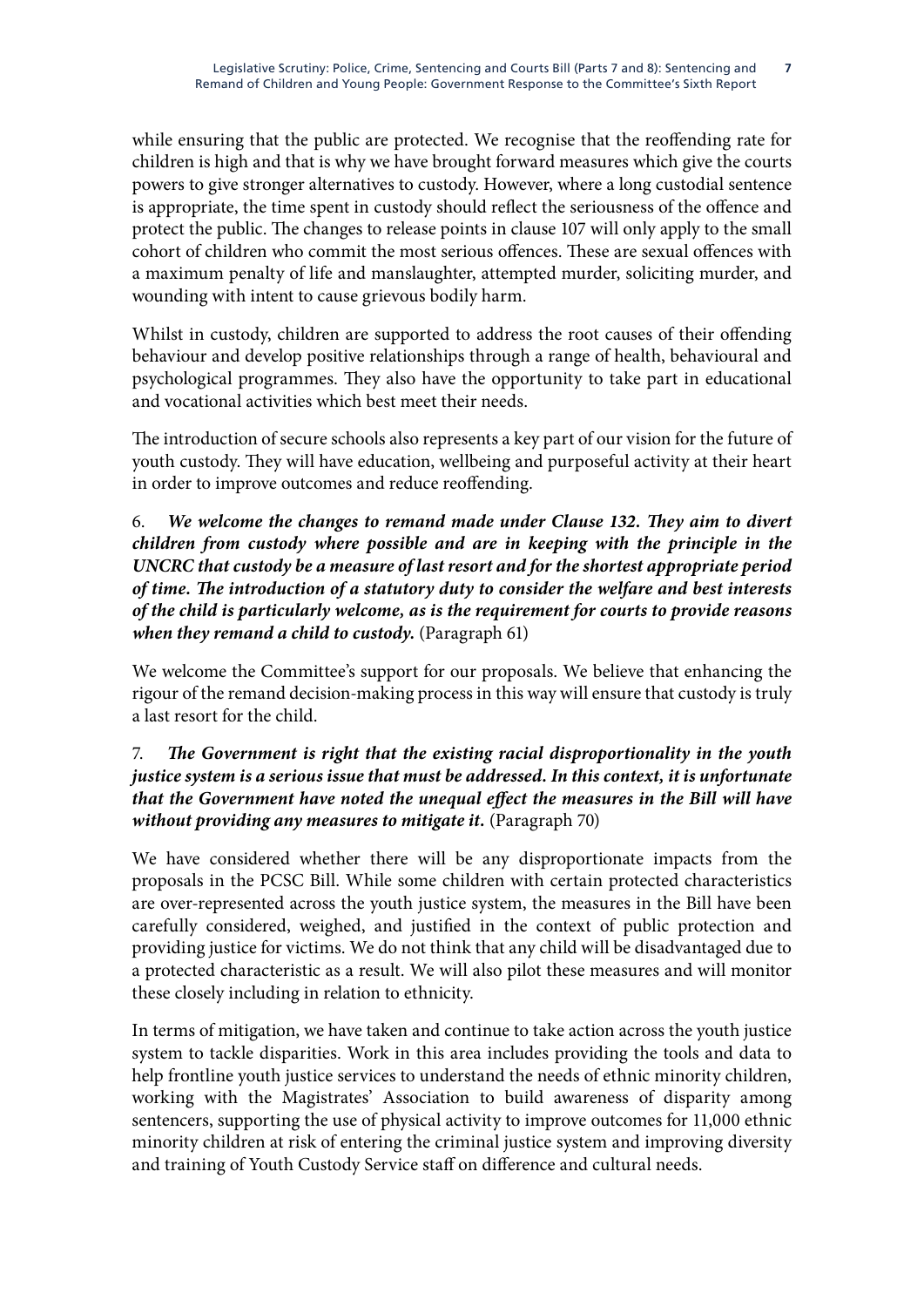Legislative Scrutiny: Police, Crime, Sentencing and Courts Bill (Parts 7 and 8): Sentencing and Remand of Children and Young People: Governent Response to the Committee's Sixth Report **8**

The Government is taking a range of action on improving life chances and equality of opportunity overall which stands to benefit disparities, including work in developing its response to the Commission on Race and Ethnic Disparities. The Beating Crime Plan highlights work on early intervention for young people, such as the £200 million Youth Endowment Fund to improve the evidence base on what works in crime prevention and £45 million for specialist teams to support young people at risk of involvement in violence to re-engage in education.

8. *We welcome the Lord Chancellor's undertaking to look at how recordings in youth courts could be taken forward. This would allow for remand, prosecution, and sentencing decisions that raise concerns of racial discrimination to be challenged more effectively. The Government should introduce mandatory recording of proceedings in the youth courts so that decisions can be effectively scrutinised and challenged where necessary.* (Paragraph 73)

Youth court proceedings are not recorded or transcribed and it is the same for all proceedings in the magistrates' court. Audio recordings are currently only made in the Crown Court, and only when there is a right of appeal to the Court of Appeal.

The lack of a full recording in the youth court has no bearing on a child's right to appeal, which is unrestricted. Moreover, as with all appeals from the magistrates' court, the appeal is a full re-hearing with the evidence held again. As such, there is no clear need for a "comprehensive record" of initial proceedings.

The Committee's report states that recording proceedings in the youth court could 'assist in identifying instances and trends of unequal treatment on racial grounds within the youth justice system. This would also allow for decisions around prosecution, remand, and sentencing to be challenged more effectively.'

However, it is not clear that recording full proceedings would address ethnicity disparities in the youth justice system. The most important part of proceedings in terms of identifying any evidence of racial discrimination is arguably the reasoning for the verdict and sentencing decision made by the court. This Government is already introducing a requirement, via clause 132 of the PCSC Bill, to record reasoning for youth remand decisions. In addition, there are already legislative provisions requiring that reasons for specific decisions be recorded in the court's register, including the reason for imposing a custodial sentence, remanding in custody or imposing bail conditions. Criminal Procedure Rule 24 also already requires justices' legal advisers to ensure that "an adequate record is kept of the court's decisions and the reasons for them". As a result, reasons for verdict are recorded and stored with the court papers.

There is no single quick fix to tackling racial disparities in the criminal justice system but as explained in our response to recommendation 7, the Government is taking a range of action on disparities directly in the youth justice system and more broadly on opportunities to address issues upstream.

There is also particular sensitivity of proceedings involving children. Youth courts have robust reporting restrictions in place, are not open to the public, and are meant to be less formal, to encourage the child's engagement with the process. Currently anyone including the media and victims, on payment of the appropriate fee to the transcription provider, can obtain a transcript of Crown Court proceedings as these are held in public.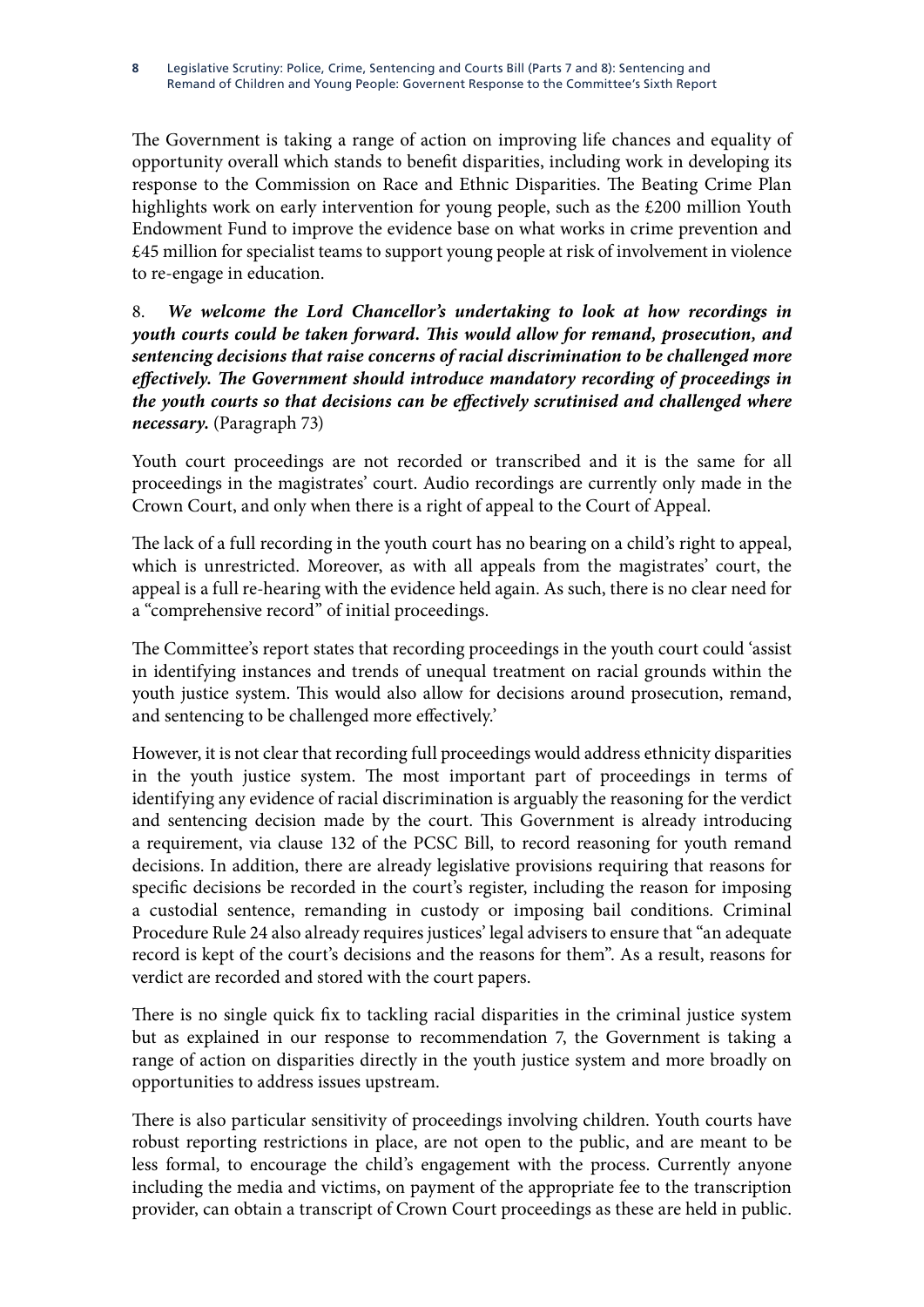Introducing audio recording across magistrates' courts – especially if recordings were to be made accessible, as is the case for Crown Court proceedings – would introduce the risk of sensitive information being disclosed and, in turn, risk undermining each of these safeguards.

We therefore do not believe that it is necessary or appropriate to introduce a recording requirement for youth courts at this time.

9. *Measures intended to reduce the use of remand should reduce the number of children from all ethnic backgrounds being unnecessarily placed in custody. The Government should carefully monitor the remand of children from different ethnic*  backgrounds to ensure that the intended reduction in the use of remand benefits them *equally.* (Paragraph 75)

Courts already collect information on all defendants, including the age, ethnicity and sex of children, in the Court Proceedings Database. The forthcoming departmental review of the use of custodial remand for children should help identify and address any racial disparity in remand decisions, for example by encouraging scrutiny processes in local areas to review routinely remand outcomes and monitor remand trends. We believe that the proposal in the PCSC Bill requiring the courts to provide and record a detailed justification for their decision to remand a child to custody will also aid transparency by ensuring that the reasoning behind remand decisions is articulated clearly.

The MOJ is continuing to work with the Youth Custody Service (YCS), the Youth Justice Board (YJB) and Her Majesty's Courts and Tribunals Service (HMCTS) to gain a better understanding of trends on remand. HMCTS is designing a new digital case management system which, when operational, will deliver better data capture and reporting.

# **Whole life orders**

10. *While the ECHR has concluded that whole life orders for offenders aged 21 and over do not violate Article 3 ECHR, we are concerned about the implications of extending these sentences to offenders aged 18 to 20. The courts and the Justice Committee have accepted that turning 18 is not a cliff-edge. Young offenders aged between 18 and 20 are still maturing and have significant potential to change. Extending to this age group a sentence that makes the prospect of ever being released vanishingly unlikely comes perilously close to the Article 3 threshold. It also runs counter to positive recent*  recognition of the need to treat young adult offenders as a category distinct from *older offenders. The minimum age for imposing a whole life order, even in exceptional circumstances, should not be dropped below 21.* (Paragraph 82)

Currently, whole life orders (WLO) may only be imposed on offenders aged 21 or over. It is the most severe form of punishment available to the court and provides no prospect of parole for the rest of the offender's life (except possibly on compassionate grounds). We recognise, however, that there may be some rare cases where it may be appropriate to impose a WLO on younger adults who are aged 18-20.

The Bill makes it clear that in order for a person aged 18-20 to receive a whole life order, the seriousness of the offence or offences committed must be exceptionally high, even by